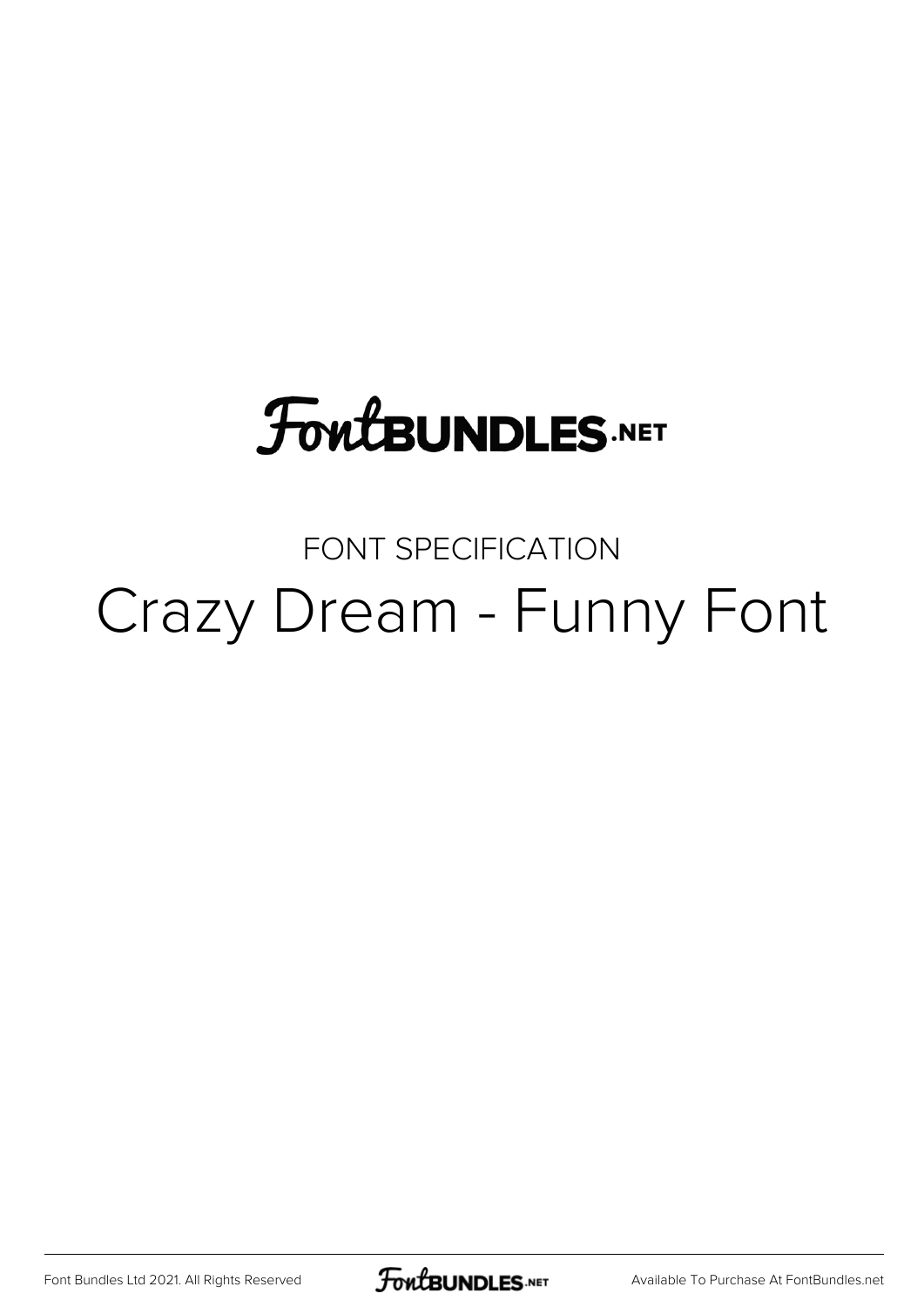#### Crazy Dream - Regular

**Uppercase Characters** 

### **ABCDEFGHIJKLMNOPQRS** TUUWXYZ

Lowercase Characters

## **ABCDEFGHIJKLMNOPQRS** TUUWXYZ

**Numbers** 

#### 0123456789

Punctuation and Symbols

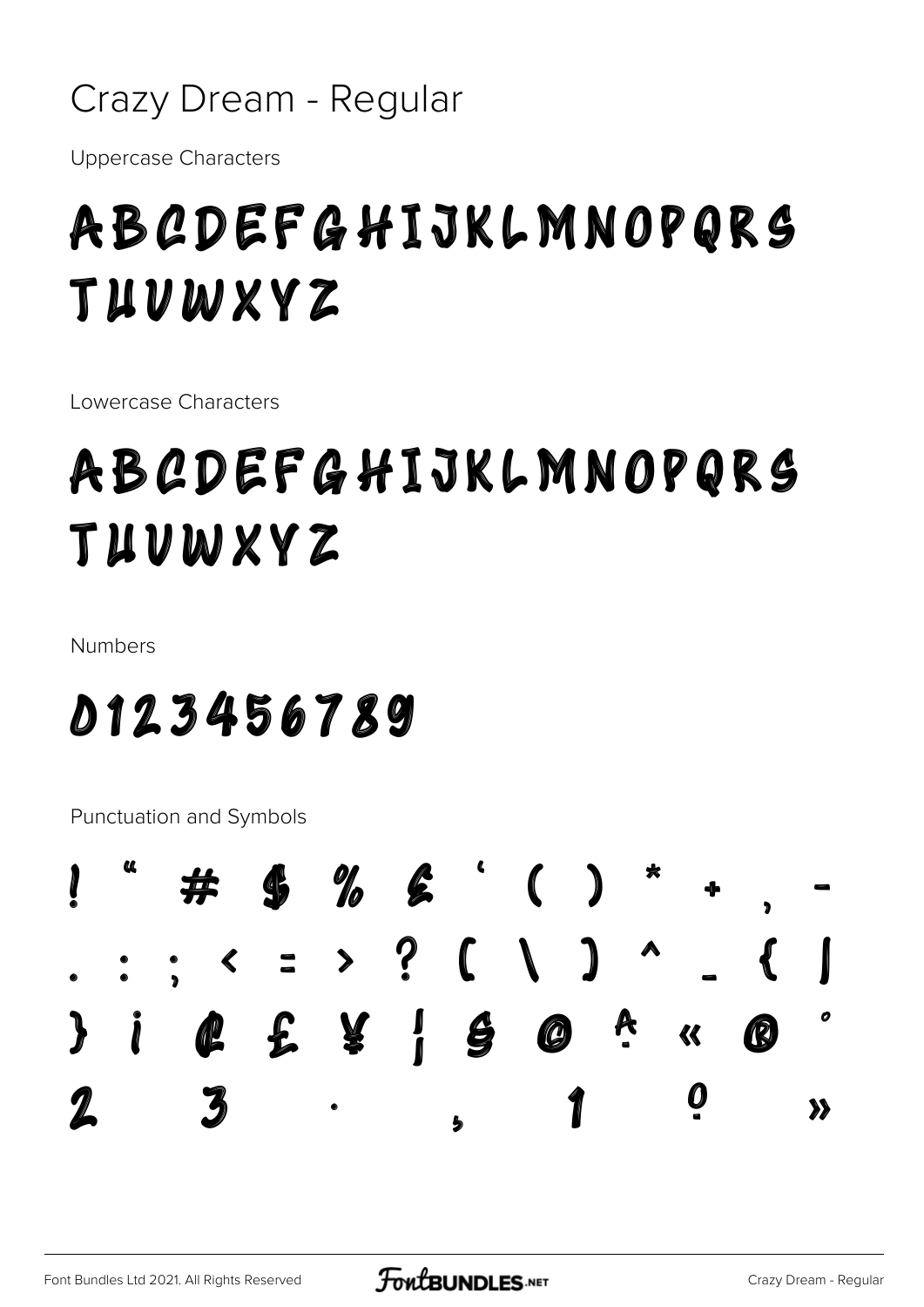All Other Glyphs

# À Á Â Ã Ä Å Æ Ç È É Ê Ë Ì Í Î Ï Ð Ñ Ò Ó Ô Õ Ö × Ø Ù Ú Û Ü Ý Þ ß à á â ã ä å æ ç è é ê ë ì í î ï ð ñ ò ó ô õ